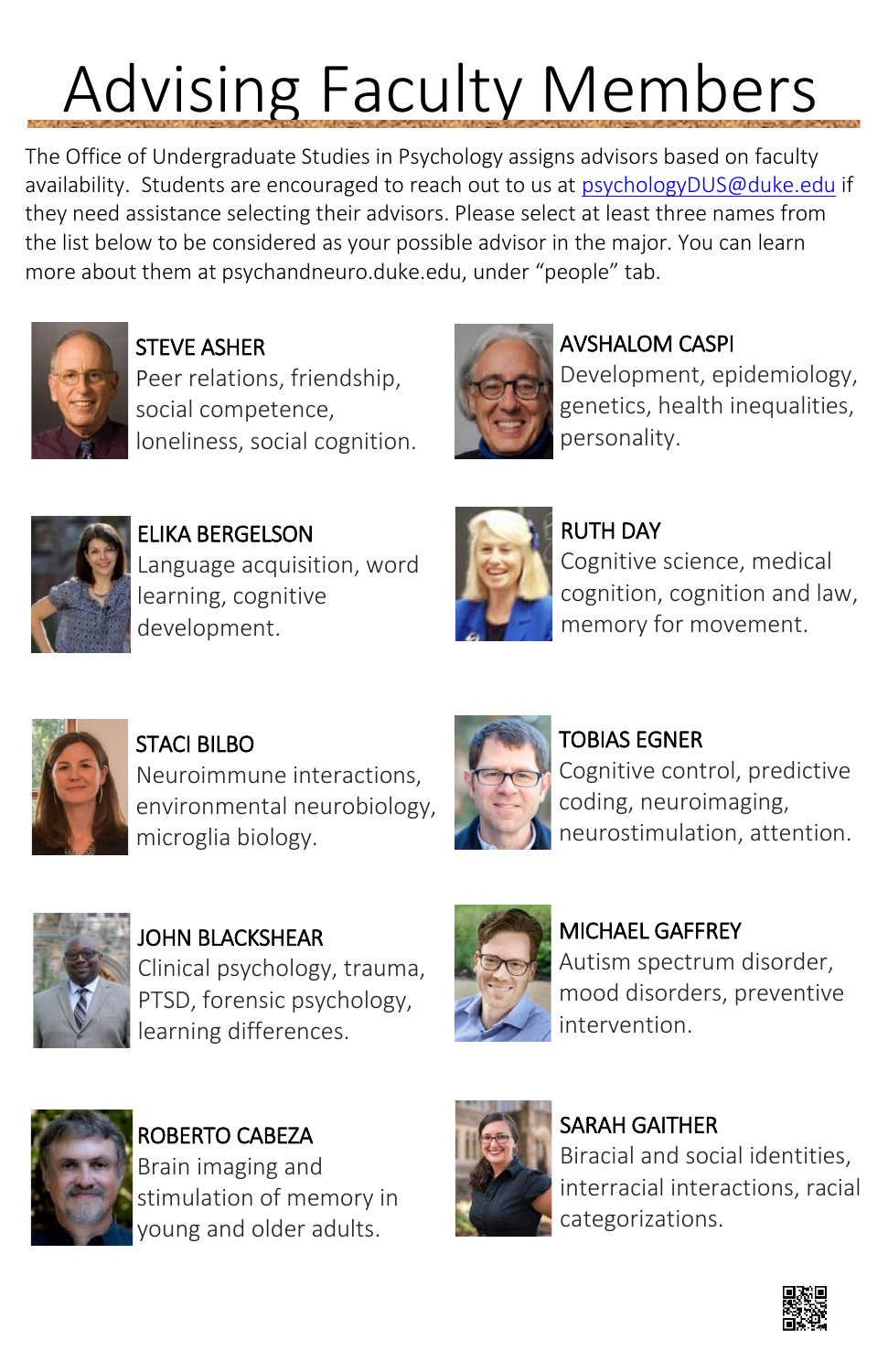

JENNIFER GROH Perception, vision, hearing, neuroscience, space, brain stimulation.



ELIZABETH MARSH Memory, learning, knowledge, metacognition, education.



BRIDGETTE HARD Psychology of teaching and learning, educational interventions.



JENNA MCHENRY Optogenetics, neural circuits, social behavior, steroids and sex differences.



RICK HOYLE Self-regulation, personality, adolescent problem behavior, research methods.



TERRIE MOFFITT Aging, developmental longitudinal cohorts, neuropsychology.



SCOTT HUETTEL Decision making, behavioral economics, social cognition, executive function, fMRI.



THOMAS NEWPHER Synaptic plasticity, learning and memory, neuroscience education.



TAMAR KUSHNIR Children, social choices, moral development.



MINNA NG Neuroscience.



KEVIN LABAR Emotion, memory, fear, associative learning, brain imaging, psychophysiology.



TOBIAS OVERATH Perception of sound (including speech & music) in the human brain.